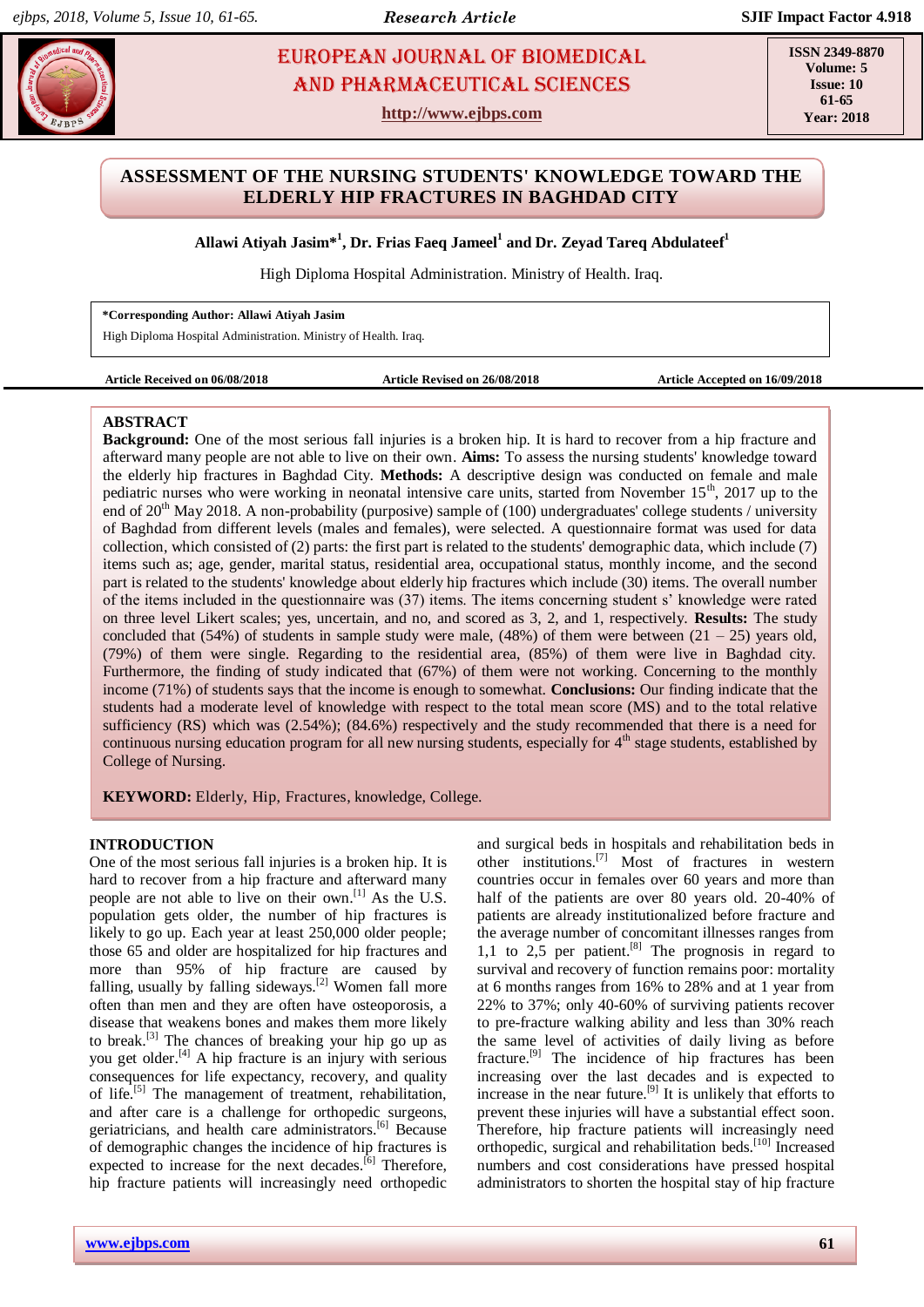patients.<sup>[10]</sup> Rehabilitation programs have been developed with an additional aim: improvement of outcome. However, length of hospital stays and organization of care after hospital discharge differ between countries.<sup>[11]</sup> In 1990 there were an estimated 1,66 million hip fractures worldwide, approximately 1.197.000 in women and a further  $463.000$  in men.<sup>[12]</sup> The main purposes of this thesis were, to assess students' knowledge towards the anatomy of hip bones and to assess students' knowledge towards the fractures of hip bones occurred in elderly people.

#### **MATERIALS AND METHODS**

**Design of the study:** A descriptive design was conducted on female and male pediatric nurses who were working in neonatal intensive care units, started from November  $15<sup>th</sup>$ , 2017 up to the end of  $20<sup>th</sup>$  May 2018 to assess nursing students' knowledge toward the elderly hip fractures in Baghdad City.

**Setting of the study:** The present study was carried out in College of Nursing / University of Baghdad.

**The Sample of the study:** A non-probability (purposive) sample of (100) undergraduates' college students / university of Baghdad from different levels (males and females), were selected. The students were assigned for the study according to the following criteria: From  $4<sup>th</sup>$ stage nursing college; those who were agreeing to participate in the study; and from male and female students.

**Study instrument:** The researcher constructed the study instrument because no existing tool was found to measure the desired information. The construction was based on the extensive review of relevant literature and related studies. A questionnaire format was used for data collection, which consisted of (2) parts: the first part is related to the students' demographic data, which include (7) items such as; age, gender, marital status, residential area, occupational status, monthly income and the type of study, and the second part is related to the students' knowledge about elderly hip fractures which include (30) items. The overall number of the items included in the questionnaire was (37) items. The items concerning student s' knowledge were rated on three level Likert scales; yes, uncertain, and no, and scored as 3, 2, and 1, respectively (Polit and Hungler, 2000).<sup>[13]</sup> The cutoff point was (2) and the low limit for acceptance Nurses' knowledge was (66.66), the relative sufficiency (RS) was calculated through the following formula: (Cut off point  $\times$  100) / (Number of scale level) = 66.66 Low = Less than (66.66), Pass (66.66- 77.77), moderate (77.78- 88.88), and high (88.89- 100), and these were calculated according to following formula:  $(100 - 66.66) / 3=$ 11.11.

#### **Part 1: Demographic characteristics sheet**

The first part of the questionnaire sheet includes (7) items relative to the demographic data of the students

which include; age, gender, marital status, residential area, occupational status, monthly income and the type of study.

**Part 2: Nurses' knowledge:** The second part of the questionnaire comprises (30) items that concerned with students' knowledge related to the elderly hip fractures.

**Data collection:** Data were collected through a direct interview and self- reporting techniques by using a constructed questionnaire.

#### **Validity of the instrument**

The content validity of the constructed questionnaire was determined by using a panel of experts to investigate the content of the questionnaire for the clarity and adequacy to achieve the objectives of the present study. They were (10) faculty members from the college of nursing university of Baghdad.

**Conducting a Pilot Study:** A purposive sample of (5) students from College of Nursing / University of Baghdad. The sample of the pilot study was excluded from the original sample of the study.

**Statistical data analysis:** In order to determine whether the objectives of the study were met or not, the following statistical procedures were used in analyzing the data of the study.

#### **Descriptive statistical procedure**

- **a-** Tables (Frequencies, Percentages, and Cum. Percent).
- **b-** Summary Statistics tables including: Mean of score (M.S.). Relative Sufficiency (R.S. %), and their assessment by cutoff point (66.67%) due to scores (1, 2, 3). As well as three level Likert scales; yes, uncertain, and no, and scored as 3, 2, and 1, respectively.
- **c- Mean of score (MS):** The mean of score which was equal to (1.5-2.5) was considered significant, greater than (2.5) considered highly significant and less than (1.5) was considered non-significant. The mean of scores was computed with the owing:

$$
\overline{X} = \frac{\sum xi}{n}
$$
;  $\sum xi = Sum$  of the (3x Always, 2x

Sometimes  $+ 1x$  Never).

**d- Relative sufficiency (RS):** Relative sufficiency (RS) Less than (66.66) was considered low level, (66.66- 77.77) was considered pass, (77.78-88.88) was considered moderate, while (88.89- 100) was considered high level. Where Relative Sufficiency (R.S. %) is calculated by:

R. S. % = 
$$
\frac{Mean\ of\ Score}{no\ of\ Scoring\ Scale} * 100\%
$$

# **RESULTS**

In this table shows that (54%) of students in sample were male,  $(48%)$  of them were between  $(21 – 25)$  years old,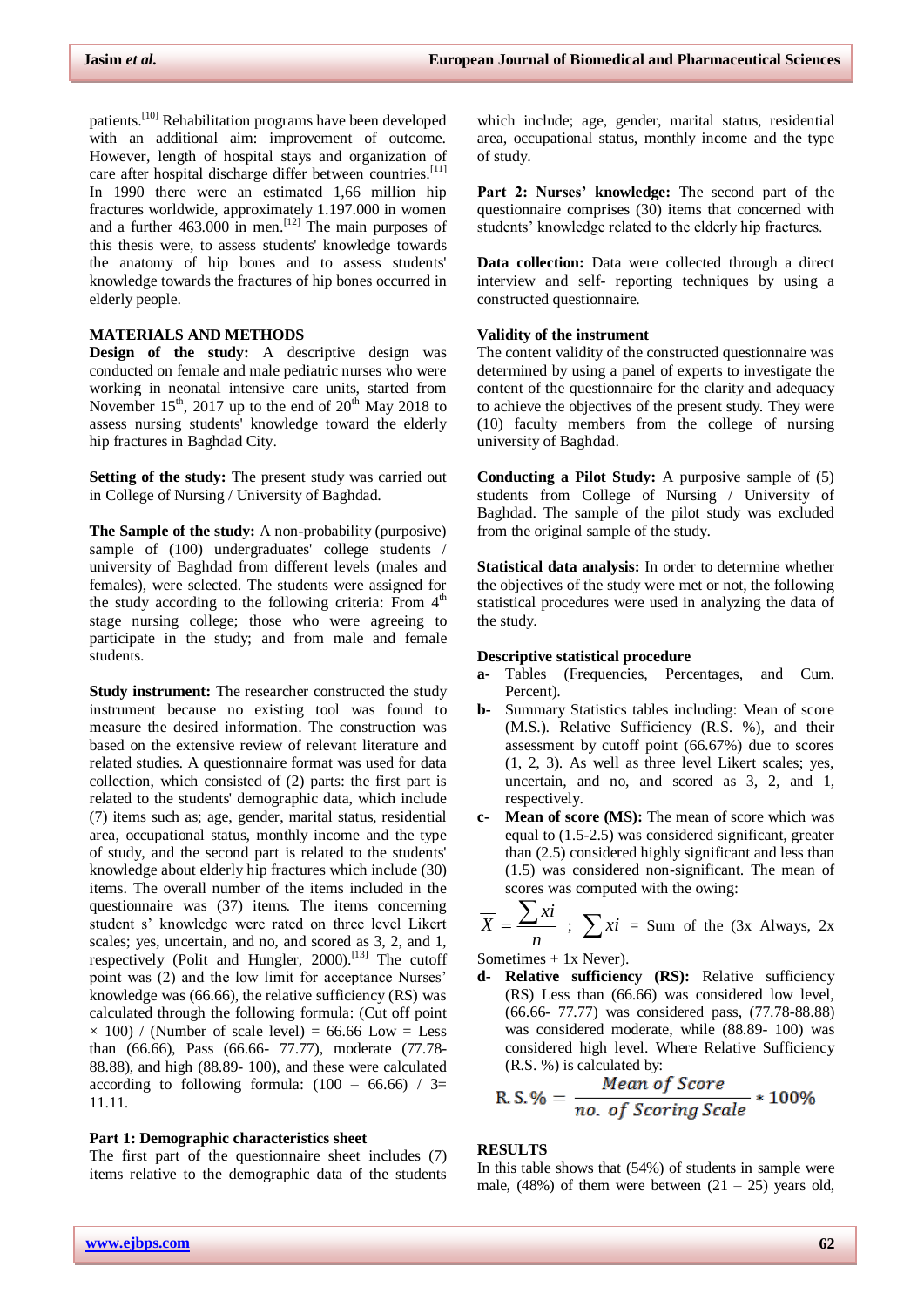(79%) of them were single. Regarding to the residential area, (85%) of them were live in Baghdad city. Furthermore, this table shows that (67%) of them were not

working. Concerning to the monthly income (71%) of students says that the income is enough to somewhat [Table 1].

|  |  |  | Table (1): Distribution of Nurses by their Demographic Characteristics Data. |  |
|--|--|--|------------------------------------------------------------------------------|--|
|  |  |  |                                                                              |  |

| <b>Demographic Characteristics</b>                                                   |                               | <b>Total sample</b><br>$(n=100)$ |                                                                     | <b>Cumulative</b>                                                                                 |  |
|--------------------------------------------------------------------------------------|-------------------------------|----------------------------------|---------------------------------------------------------------------|---------------------------------------------------------------------------------------------------|--|
|                                                                                      |                               | F                                | $(\%)$                                                              |                                                                                                   |  |
| Gender                                                                               | Male                          | 54                               | 54                                                                  | 54.0                                                                                              |  |
|                                                                                      | Female                        | 46                               | 46<br>48<br>30<br>15<br>7<br>79<br>21<br>85<br>15<br>33<br>67<br>15 | 100.0                                                                                             |  |
|                                                                                      | $21 - 25$                     | 48                               |                                                                     | 48.0                                                                                              |  |
|                                                                                      | 26-30                         | 30                               |                                                                     | <b>Percent</b><br>78.0<br>93.0<br>100.0<br>79.0<br>100.0<br>85.0<br>15.0<br>33.0<br>100.0<br>15.0 |  |
| Age (year)<br>$31 - 35$<br>15<br>7<br>36- and more<br>79<br>Single<br>Marital status |                               |                                  |                                                                     |                                                                                                   |  |
|                                                                                      |                               | 21<br>85<br>15<br>33             |                                                                     |                                                                                                   |  |
|                                                                                      |                               |                                  |                                                                     |                                                                                                   |  |
|                                                                                      | Married                       |                                  |                                                                     |                                                                                                   |  |
| Residential area                                                                     | Baghdad                       |                                  |                                                                     |                                                                                                   |  |
|                                                                                      | Internal students' department |                                  |                                                                     |                                                                                                   |  |
|                                                                                      | Work                          |                                  |                                                                     |                                                                                                   |  |
| Occupation                                                                           | Not work                      | 67                               |                                                                     |                                                                                                   |  |
|                                                                                      | Enough                        | 15                               |                                                                     |                                                                                                   |  |
| Monthly income                                                                       | Enough to some where          | 71                               | 71                                                                  | 86.0                                                                                              |  |
|                                                                                      | Not enough                    | 14                               | 14                                                                  | 100.0                                                                                             |  |

Table (2) demonstrates students' knowledge towards the elderly hip fractures. Which clearly depicted that their knowledge concerning anatomy of hip bones were moderate level of knowledge with respect to the total mean score (MS) and to the total relative sufficiency (RS) which was (2.30); (76.6%) respectively. Regarding to students' knowledge towards the fractures of hip bones, the result indicated that knowledge was moderate

level of knowledge with respect to the total mean score (MS) and to the total relative sufficiency (RS) which was (2.46); (82.0%) respectively. Finally, and concerning to students' knowledge towards Diagnosis and treatment of fractures the result indicated that knowledge was moderate level of knowledge with respect to the total mean score (MS) and to the total relative sufficiency  $(RS)$  which was  $(2.54)$ ;  $(84.6%)$  respectively.

**Table (2): Assessment of students' knowledge toward the elderly hip fractures.**

|                         |                                                                                  | $N = 100$            |                           |                  |                |                         |                |
|-------------------------|----------------------------------------------------------------------------------|----------------------|---------------------------|------------------|----------------|-------------------------|----------------|
| N <sub>0</sub>          | <b>Standard items</b>                                                            | Know<br>$\mathbf{F}$ | Uncertain<br>$\mathbf{F}$ | Do not know<br>F | M <sub>S</sub> | $\mathbf{R} \mathbf{S}$ | Severity       |
| A.                      | The anatomy of hip bones                                                         |                      |                           |                  |                |                         |                |
| 1                       | The pelvis is formed from, ilium, ischium, and pubis<br>bones.                   | 80                   | 15                        | 5                | 2.15           | 71.6                    | $\mathbf{P}$   |
| $\mathbf{2}$            | Hip joint forms from acetabulum, head and shaft of the<br>femur.                 | 40                   | 8                         | 52               | 1.88           | 62.6                    | L              |
| 3                       | The acetabulum is the part of the pelvis that forms the<br>hip socket.           | 28                   | 1                         | 71               | 1.57           | 52.3                    | L              |
| $\overline{\mathbf{4}}$ | The head of the femur forms the ball of the hip joint.                           | 70                   | 6                         | 24               | 2.46           | 82.0                    | M              |
| 5                       | Movements of hip joint are flexion, extension,<br>adduction, and abduction only. | 86                   | 11                        | 3                | 2.83           | 94.3                    | H              |
|                         | Total                                                                            | 304                  | 41                        | 155              | 2.30           | 76.6                    | $\overline{P}$ |
| <b>B.</b>               | The fractures of hip bones                                                       |                      |                           |                  |                |                         |                |
| 1                       | Fractures around hip limit all movements of hip<br>associated with nerve pain.   | 80                   | 15                        | 5                | 2.75           | 91.6                    | H              |
| $\mathbf{2}$            | Severe hip injury leads to early sign of osteoarthritis.                         | 60                   | 5                         | 35               | 2.25           | 75.0                    | $\mathbf{P}$   |
| 3                       | Posterior dislocation is more than anterior dislocation.                         | 13                   | 31                        | 56               | 1.57           | 52.3                    | L              |
| 4                       | Fracture dislocation of hip increase the percent of                              | 52                   | 26                        | 22               | 2.30           | 76.6                    | P              |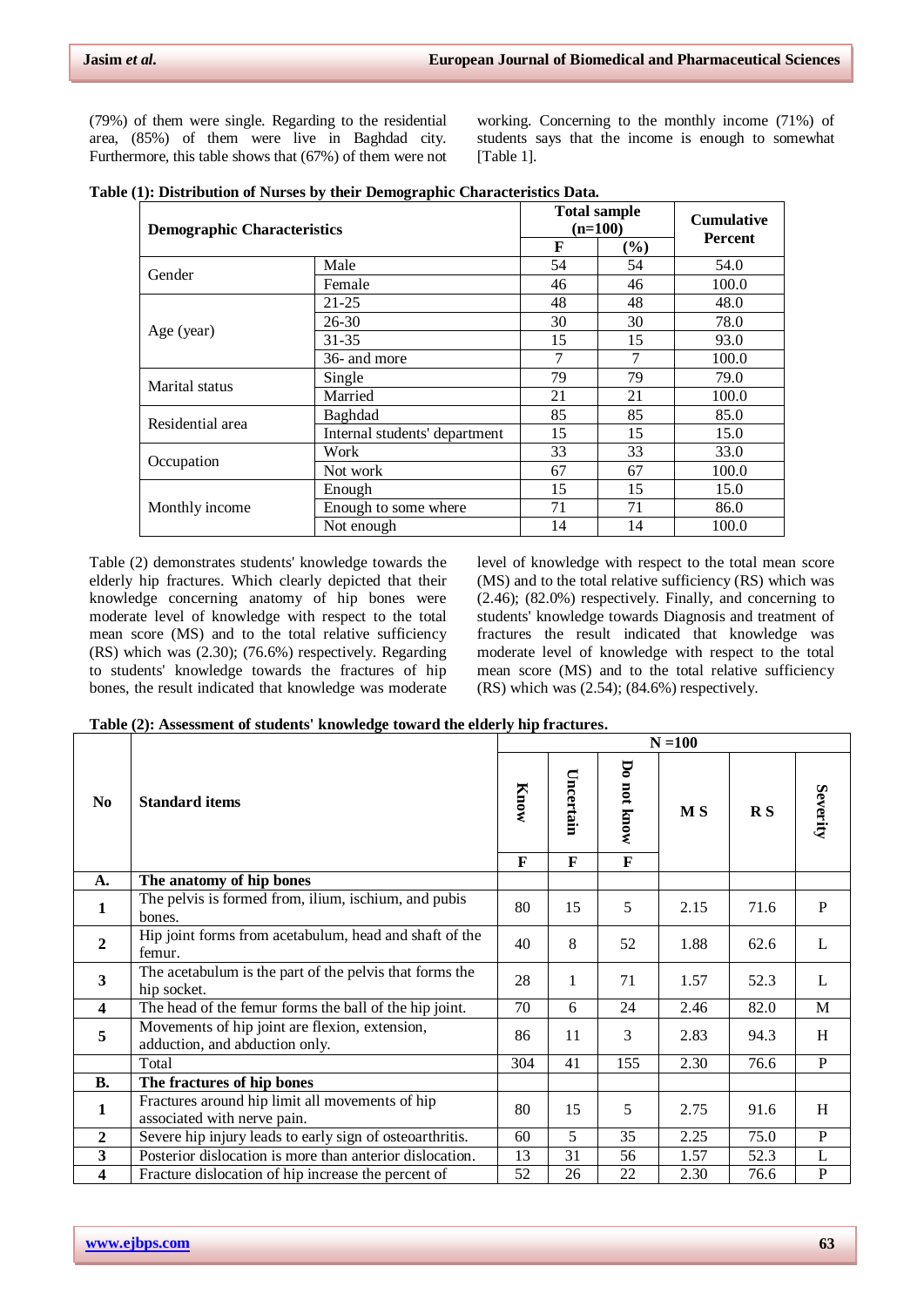|                         | complication.                                                                                 |      |                |                                                                                                                                                                                                                                                                                                    |              |      |              |
|-------------------------|-----------------------------------------------------------------------------------------------|------|----------------|----------------------------------------------------------------------------------------------------------------------------------------------------------------------------------------------------------------------------------------------------------------------------------------------------|--------------|------|--------------|
| 5                       | Compound fractures run a higher risk of infection than                                        | 61   | 33             |                                                                                                                                                                                                                                                                                                    |              |      | M            |
|                         | simple fracture.                                                                              |      |                |                                                                                                                                                                                                                                                                                                    |              |      |              |
| 6                       | Infection of hip joint leads to limitation of all                                             | 78   | 14             | 6<br>2.55<br>85.0<br>$\,8\,$<br>2.70<br>90.0<br>50.3<br>71<br>1.51<br>$6\,$<br>2.55<br>85.0<br>10<br>88.3<br>2.65<br>$\overline{4}$<br>2.74<br>91.3<br>2.90<br>$\boldsymbol{0}$<br>96.6<br>5<br>93.3<br>2.80<br>$\overline{\mathbf{3}}$<br>2.83<br>94.3<br>52<br>62.6<br>1.88<br>5<br>2.15<br>71.6 | $\, {\rm H}$ |      |              |
|                         | movements of joint with high fever.                                                           |      |                |                                                                                                                                                                                                                                                                                                    |              |      |              |
| $\overline{7}$          | Limping is due to only hip diseases and fractures.                                            | 22   | $\overline{7}$ |                                                                                                                                                                                                                                                                                                    |              |      | $\mathbf L$  |
| 8                       | Diabetic patient increases the percentage of<br>complication of fractures of hip joint.       | 61   | 33             |                                                                                                                                                                                                                                                                                                    |              |      | M            |
| 9                       | The hip fractures occur in a higher percentage in                                             | 75   | 15             |                                                                                                                                                                                                                                                                                                    |              |      | M            |
|                         | women than men                                                                                |      |                |                                                                                                                                                                                                                                                                                                    |              |      |              |
| 10                      | Osteoporosis is the major predisposing factor for hip                                         | 78   | 18             |                                                                                                                                                                                                                                                                                                    |              |      | H            |
|                         | fracture.<br>Hip fracture is a series of injury that commonly affect                          |      |                |                                                                                                                                                                                                                                                                                                    |              |      |              |
| 11                      | elderly people.                                                                               | 90   | 10             |                                                                                                                                                                                                                                                                                                    |              |      | H            |
|                         | Hip fracture usually affects elderly due to having                                            |      |                |                                                                                                                                                                                                                                                                                                    |              |      |              |
| 12                      | weaker bones.                                                                                 | 85   | 10             |                                                                                                                                                                                                                                                                                                    |              |      | H            |
| 13                      | The hip fracture occurs after a slip and fall accident.                                       | 86   | 11             |                                                                                                                                                                                                                                                                                                    |              |      | $\, {\rm H}$ |
|                         | The term broken hip usually refers to a break at the top                                      |      |                |                                                                                                                                                                                                                                                                                                    |              |      |              |
| 14                      | of femur or acetabulum or both of them that contains                                          | 40   | 8              |                                                                                                                                                                                                                                                                                                    |              |      | $\mathbf{L}$ |
|                         | the hip socket.                                                                               |      |                |                                                                                                                                                                                                                                                                                                    |              |      |              |
|                         | The most common complication of hip fractures is a                                            |      |                |                                                                                                                                                                                                                                                                                                    |              |      |              |
| 15                      | vascular necrosis of the femoral head.                                                        | 80   | 15             |                                                                                                                                                                                                                                                                                                    |              |      | ${\bf P}$    |
| 16                      | Venous thrombosis is the most common complications                                            | 72   | 20             | $\,8\,$                                                                                                                                                                                                                                                                                            | 2.64         | 88.0 | M            |
|                         | after hip fracture in the elderly.                                                            |      |                |                                                                                                                                                                                                                                                                                                    |              |      |              |
|                         | Total                                                                                         | 1033 | 271            | 296                                                                                                                                                                                                                                                                                                | 2.46         | 82.0 | M            |
| C.                      | Diagnosis and treatment of fractures                                                          |      |                |                                                                                                                                                                                                                                                                                                    |              |      |              |
| 1                       | MRI is best than C.T scan in diagnosis of osteonecrosis<br>of hip joint.                      | 20   | 15             | 65                                                                                                                                                                                                                                                                                                 | 1.55         | 51.6 | L            |
| $\overline{2}$          | Hip fractures are most commonly treated with surgery.                                         | 80   | 17             | $\mathfrak{Z}$                                                                                                                                                                                                                                                                                     | 2.77         | 92.3 | H            |
| 3                       | The surgery may include screws only or plates and that                                        | 40   | 8              | 52                                                                                                                                                                                                                                                                                                 | 1.88         | 62.6 | L            |
|                         | help hold the bones together.                                                                 |      |                |                                                                                                                                                                                                                                                                                                    |              |      |              |
| $\overline{\mathbf{4}}$ | In some cases, replacement of hip may be needed.                                              | 78   | 12             | $10\,$                                                                                                                                                                                                                                                                                             | 2.68         | 89.3 | H            |
| 5                       | A hip replacement will replace the hip joint with                                             |      |                |                                                                                                                                                                                                                                                                                                    |              |      | H            |
| 6                       |                                                                                               | 85   | 10             | 5                                                                                                                                                                                                                                                                                                  | 2.80         | 93.3 |              |
|                         | artificial implant partial or totally.<br>There are different types of implants that are made |      |                |                                                                                                                                                                                                                                                                                                    |              |      |              |
|                         | various materials.                                                                            | 78   | 14             | $\,8\,$                                                                                                                                                                                                                                                                                            | 2.70         | 90.0 | H            |
|                         | None treated fractures around hip joint in elderly lead to                                    |      |                |                                                                                                                                                                                                                                                                                                    |              |      |              |
| 7                       | D.V.T., bed sores, and pulmonary embolism.                                                    | 92   | 6              | $\overline{2}$                                                                                                                                                                                                                                                                                     | 2.90         | 96.6 | $\, {\rm H}$ |
|                         | Diet and exercises can play a big role in preventing                                          |      |                |                                                                                                                                                                                                                                                                                                    |              |      |              |
| 8                       | osteoporosis and keep bones strong.                                                           | 85   | 10             | $\sqrt{5}$                                                                                                                                                                                                                                                                                         | 2.80         | 93.3 | H            |
|                         | Hip replacement surgery is one of the most common                                             |      |                |                                                                                                                                                                                                                                                                                                    |              |      |              |
| 9                       | procedures performed by orthopedic due to high                                                | 80   | 17             | 3                                                                                                                                                                                                                                                                                                  | 2.77         | 92.3 | H            |
|                         | amount of hip fracture.<br>Total                                                              | 638  | 109            | 153                                                                                                                                                                                                                                                                                                | 2.54         | 84.6 | M            |

MS= Mean of score, Low = Less than (66.66), Pass (66.66- 77.77), moderate (77.78- 88.88), and high (88.89- 100).

# **DISCUSSION**

Throughout the course of the present study, it has been noticed that that (54%) of students in sample study were male,  $(48\%)$  of them were between  $(21 - 25)$  years old, (79%) of them were single. Regarding to the residential area, (85%) of them were live in Baghdad city. Furthermore, this table shows that (67%) of them were not working. Concerning to the monthly income (71%) of students says that the income is enough to somewhat. This part includes include (30) items with 3 sections, the first section is dealing with the information of students concerning anatomy of hip bones which includes (5) items, while the second section is dealing with student

knowledge concerning the fractures of hip bones, which included (16) items, the third section is concerning to students' knowledge about the diagnosis and treatment of elderly hip joint. The result in tables [2] indicated that students had a moderate level of knowledge with respect to the total mean score (MS) and to the total relative sufficiency  $(RS)$  which was  $(2.54\%)$ ;  $(84.6\%)$ respectively. This result is agreeing with Stone et  $al^{[14]}$ ; who mentioned that nurses working in orthopedic units need to have specialized knowledge, skills, and experience to provide timely, appropriate care to critically ill patients with complex care problems. Also, this result is agreeing with [Marci Nilsen](https://www.ncbi.nlm.nih.gov/pubmed/?term=Nilsen%20M%5BAuthor%5D&cauthor=true&cauthor_uid=24496114)<sup>[15]</sup> and Debbie